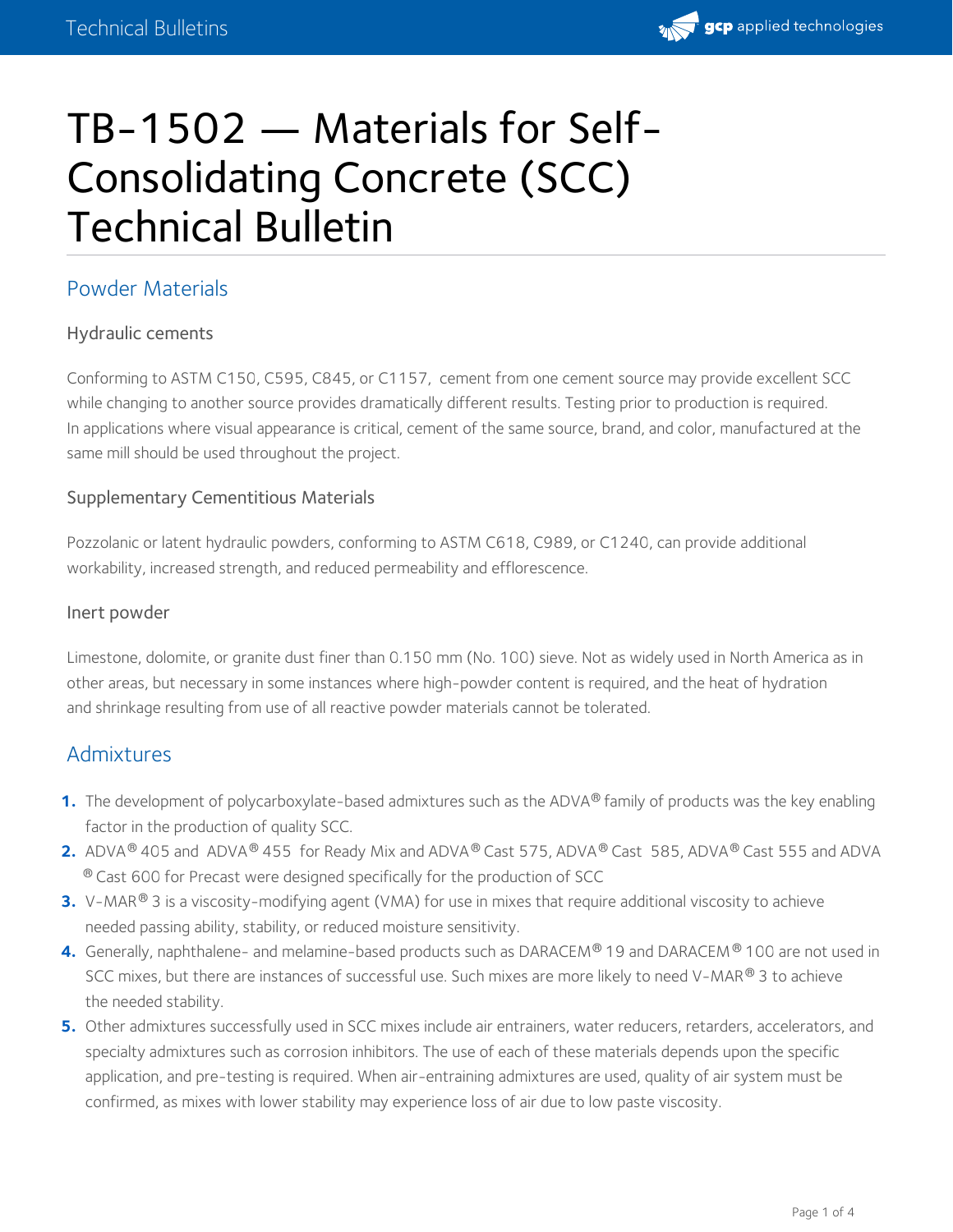

# Coarse Aggregates

- 1. Aggregates should meet the requirements of ASTM C33 with the exception of grading requirements. The combined gradation of aggregates is more important than individual gradations. **1.**
- The maximum size of coarse aggregates depends on the particular application and is usually limited to 20 mm (3⁄4 **2.** in.). It should not be larger than  $1/2$  (preferred) to  $2/3$  the spacing of the narrowest gaps between reinforcing bars (as compared to ACI 211.1 section 6.3.2 which allows a maximum size 3⁄4 the spacing for conventional concrete intended to be vibrated). Mixes with higher maximum size relative to the gap will be more sensitive to blocking, and will likely need either higher powder content or a VMA to increase viscosity.
- Coarse aggregates (and blends) having the lowest possible water demand will provide the best SCC. When water **3.** demand is high, the water content in the paste is greater, requiring more powder to keep the water-to-powder ratio low enough to avoid stability problems. Thus the more rounded the aggregate the easier it will be to make quality SCC. A useful index of this is the Void Content of the coarse aggregate by ASTM C29/29M. The lower the void content, the less mortar is needed to fill the voids.
- Coarse aggregates with high-aspect ratios should be avoided if possible. Well-rounded aggregates allow better **4.** packing (at equal gradation), and lower mortar and lower powder content will be required. Care should be taken that crushed aggregate is as blocky in shape as possible. This is not to say that more angular aggregates cannot make good SCC, only that it will take more powder, more VMA, or both to do so.

# Fine Aggregates

- **1.** Fine aggregates should meet the requirements of ASTM C33 with the exception of grading requirements. Variations in fine aggregate quality will have <sup>a</sup> major effect on the overall quality of SCC. **1.**
- Again, water demand is of paramount importance. All things being equal, the less water needed to achieve a target slump flow, the better the SCC is likely to be. **2.**
- **3.** Fine aggregate moisture control must be provided for. It is a critical factor in controlling SCC.

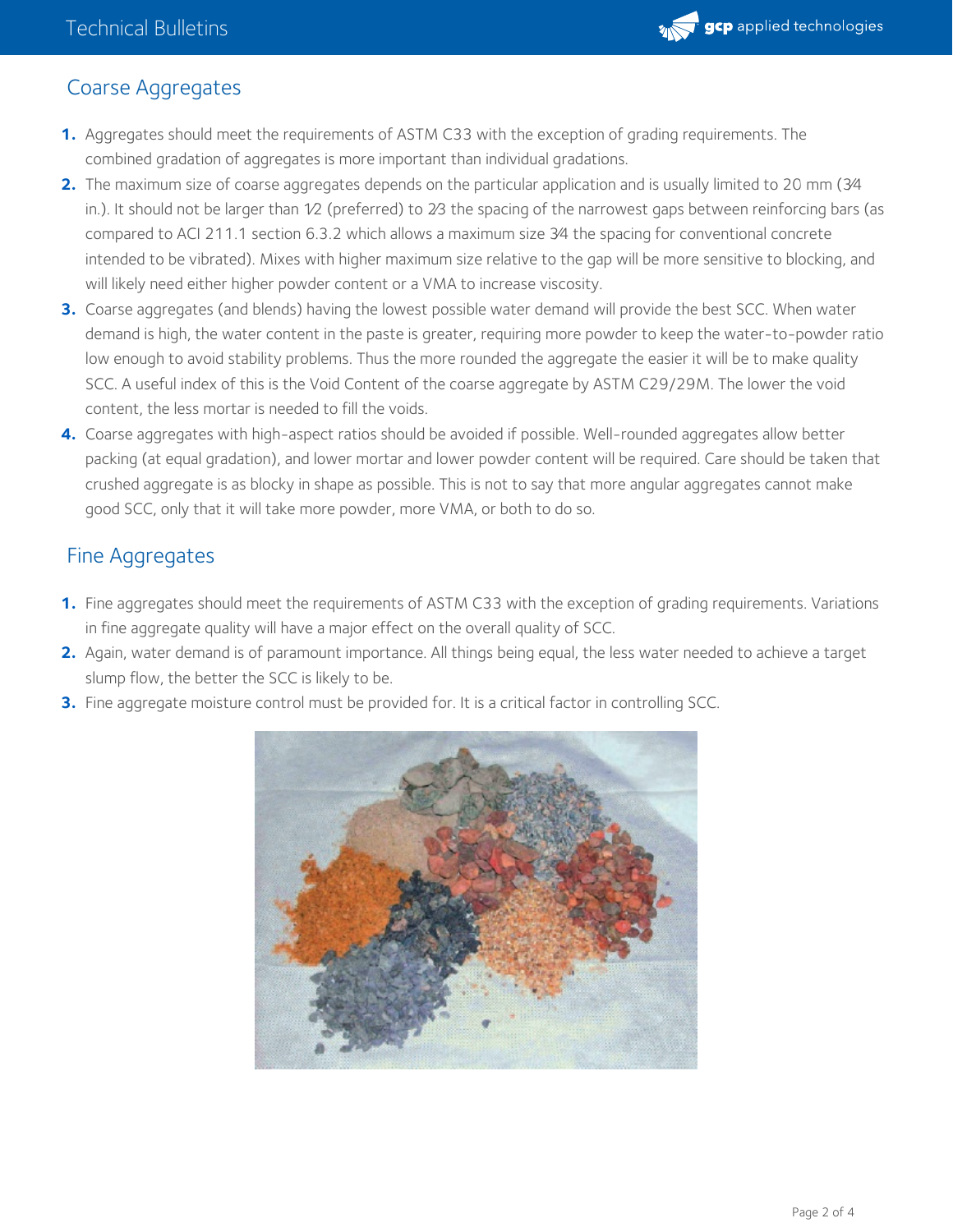





# Gradation Requirements

- **1.** Most SCC mixes require special attention to the total gradation of the combined aggregates, in order to lower water demand through better packing. The accompanying graph provides good upper and lower limits for a blended gradation for SCC.
- Workability and Coarseness (Harshness) Factors are calculated parameters, that can provide useful insight into potential mix performance. **2.**
	- Workability Factor: Percent passing 2.36 mm (No. 8) sieve.
	- Coarseness (Harshness) Factor: Percent plus 2.36 mm (No.8) retained on 9.5 mm (3⁄8 in.) sieve.